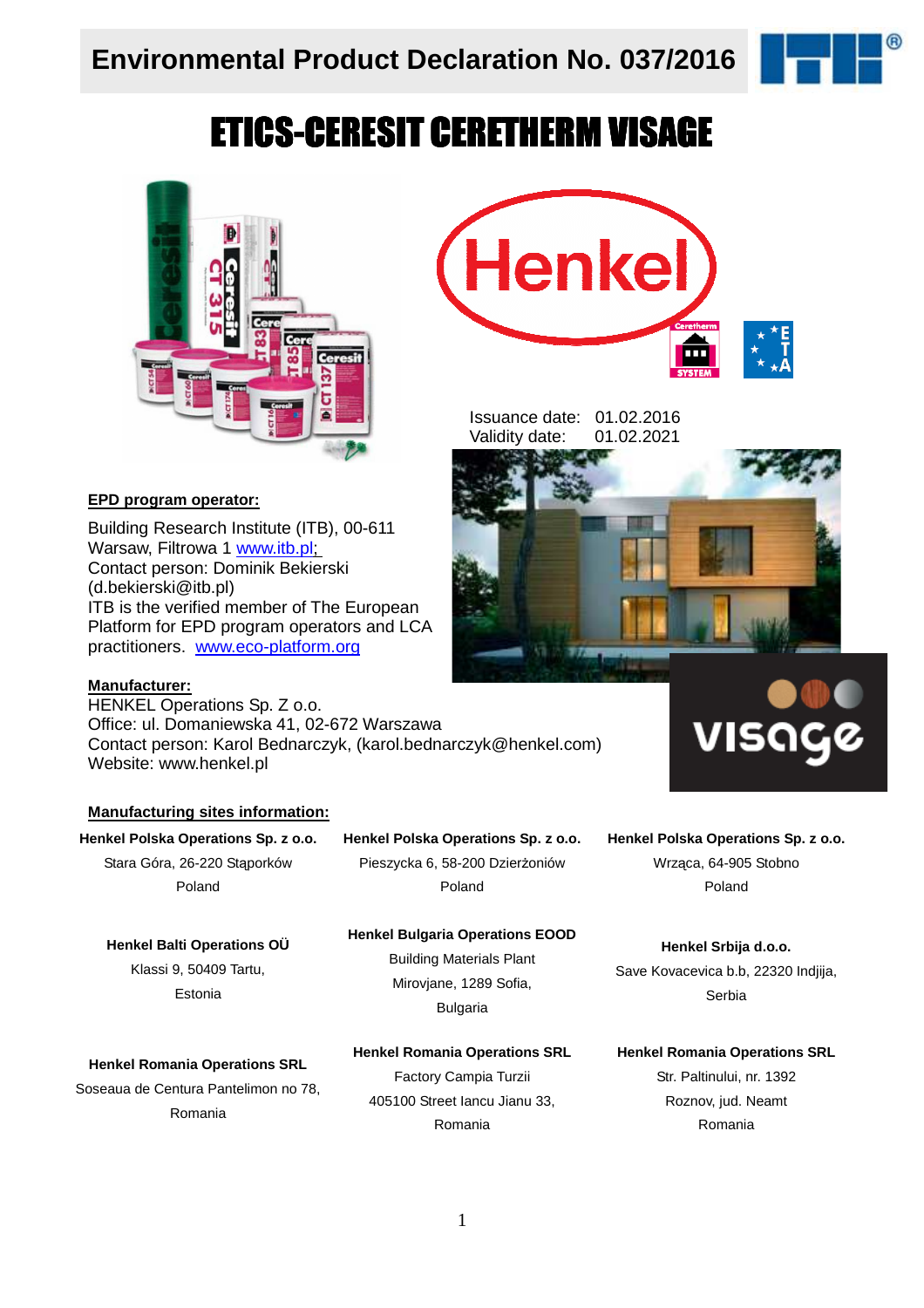

### **Basic information**

This declaration is the type III Environmental Product Declaration (EPD) based on EN 15804 and verified according to ISO 14025 by external auditor. It contains the information on the impacts of declared construction materials on environment and their aspects verified by the independent Body according to ISO 14025. Basically, a comparison or evaluation of EPD data is possible only if all the compared data were created according to EN 15804 (see point 5.3 of the standard).

**Life cycle:** A1-A3 modules in accordance with EN 15804 (Cradle to Gate)

**The year of preparing the characteristic:** 2015

**Declared durability:** Under normal conditions, ETICS products are expected to last the service life of a building (60 years)

**PCR:** ITB PCR A (PCR based on EN 15804) **Declared unit:** 1 m<sup>2</sup> of ETICS **Reasons for performing LCA:** B2B **Representativeness:** European product

### **Manufacturer and Product Information**

Henkel offers a very wide choice of ETIC Systems tailored to varied needs. While all of them guarantee insulating performance and durability, some have additional properties, such as for example exceptionally quick installation or the impact resistance.

### **Application**

HENKEL ETICS is a trade name for External Thermal Insulation Composite System, which comprises insulation board (bonded and mechanically fixed) with reinforced undercoat, and decorative finishes as described in European Technical Approval ETA-11/0395. The system is complete and equipped with a vast selection of adhesives, base coats, renders and decorative coats of various colors. The system provides variety of solutions depending on requirements of the investors, building designers and construction workers. HENKEL ETICS also offers a wide range of solutions for all building types, from detached houses to multi-storey developments (< 25 m high). It is fully certified and the exact specification is tailored to meet the requirements of each project, whether residential or commercial, in compliance with all current building regulations in Poland and Europe.

The thermal insulation technology, used in fixing thermal insulation, is made of foamed polystyrene boards (EPS) to the substrate and preparation of a reinforced layer, a render coating and, an obligatory or optional paint coating. The system can be applied both on new, or existing external surfaces of vertical building walls (already plastered, or not) made of masonry, or adhered materials, such as bricks and blocks (ceramic, lime-sand, stone, cellular concrete), or of concrete (poured at the construction site, or in the form of prefabricated elements).

Ceresit Ceretherm VISAGE ETICS is a system for general application in terms of thermal insulation.

### **Distinguishing features**

- Available in three different lines: stone effect, wood effect and special effect
- Resistant to biological contamination
- Easy to maintain
- Easy to apply
- Resistant to weather conditions
- Color durability (UV resistant)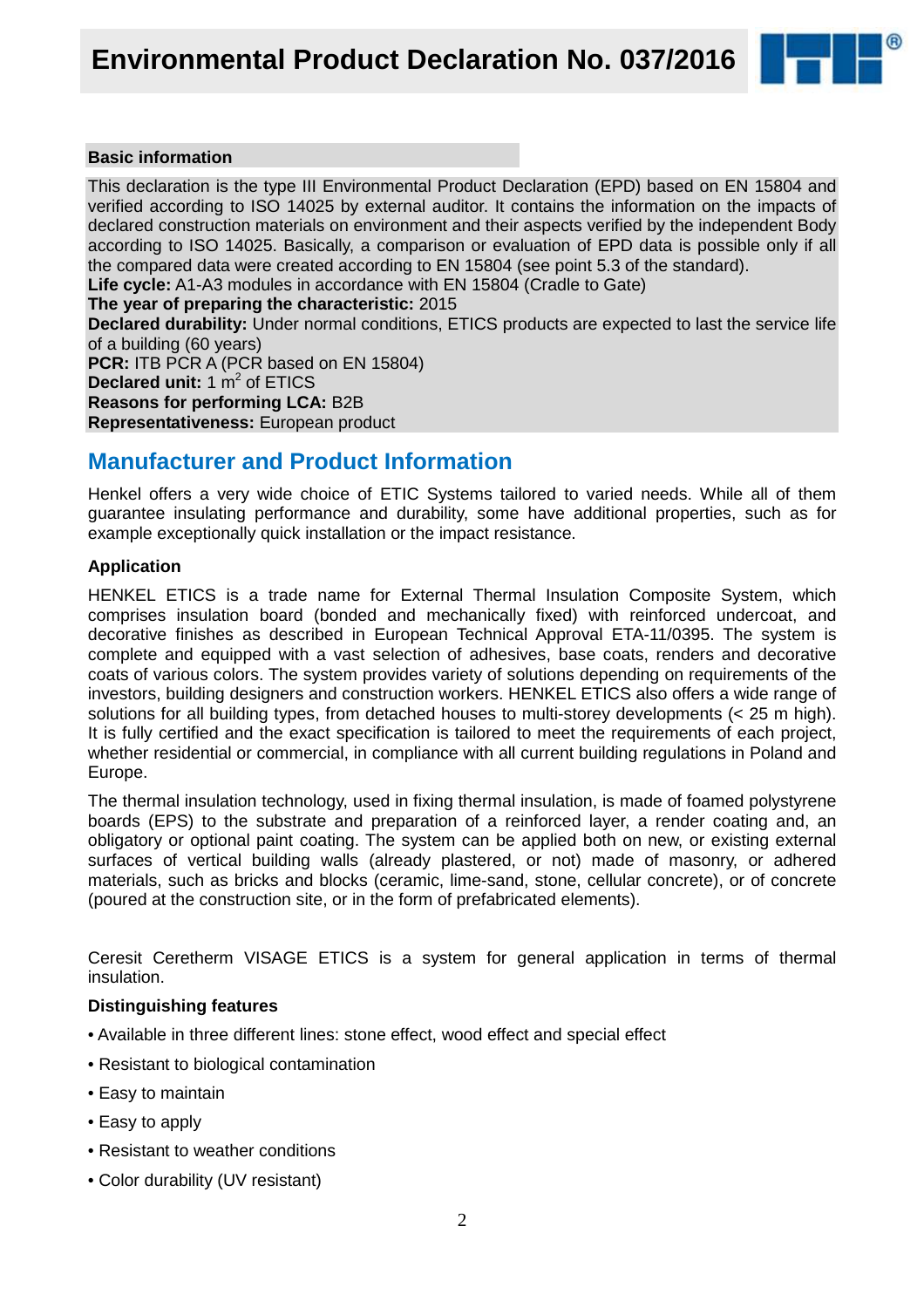## **Environmental Product Declaration No. 037/2016**



- Long-term durability
- Minimizing development of thermal bridges
- Easy to integrate with other facades materials (ETICS)
- Lightweight (little excessive weight in comparison to natural materials)
- Effect providing of natural materials

The subject of this EPD is based on the actual technical documents for factory HENKEL Operations Sp. z o.o. in Poland and other mentioned European HENKEL factories. All actual technical documents are always available on HENKEL website.



**Figure 1.** VISAGE ETICS layers

Set of products for Ceresit Ceretherm VISAGE under this EPD is shown in Table 1

|  |  |  | Table 1. Ceresit Ceretherm VISAGE ETICS specification |
|--|--|--|-------------------------------------------------------|
|  |  |  |                                                       |

| 1. | <b>Fixing</b>              | Ceresit CT 83 Adhesive Mortar or Ceresit CT 85 FLEX Adhesive and Reinforcing<br>Mortar, plastic anchors Ceresit CT 330 or CT 335 with a steel core or others classified<br>as ETAG 014, number of fasteners and their arrangement should be determined by an<br>architect, based on the substrate analysis and load calculations |
|----|----------------------------|----------------------------------------------------------------------------------------------------------------------------------------------------------------------------------------------------------------------------------------------------------------------------------------------------------------------------------|
| 2. | <b>Insulation material</b> | EPS-boards marked Ceresit CT 315 (or others classified as PN-EN 13163:2004) with<br>thickness up to 25 cm, with a flat or shaped end face                                                                                                                                                                                        |
| 3. | <b>Reinforced layer</b>    | Ceresit CT 325 Glass fibre mesh with a density of 145 g/m <sup>2</sup> and above, Ceresit CT 85<br><b>FLEX Adhesive and Reinforcing Mortar</b>                                                                                                                                                                                   |
| 4. | <b>Priming paint</b>       | Ceresit CT 16 Acrylic Paint                                                                                                                                                                                                                                                                                                      |
| 5. | <b>Plaster</b>             | Ceresit CT 60 VISAGE Acrylic Plaster, Ceresit CT 710 VISAGE Natural Stone Plaster,<br>Ceresit CT 720 VISAGE Wood Plaster + CT 721 VISAGE Wood Colour<br>Impregnate, Ceresit CT 730 VISAGE Luminous Plaster, Ceresit CT 760 VISAGE<br>Architectural Concrete Plaster                                                              |
| 6. | Paint                      | Ceresit CT 721 VISAGE Wood Colour Impregnate, Ceresit CT 740 VISAGE Metallic<br>Paint, Ceresit CT 750 VISAGE Opal Lack                                                                                                                                                                                                           |

Environmental characteristics (LCA) for HENKEL ETICS are presented in a few cases, depending on:

- kind of finishing coat: mineral, acrylic, silicate, silicone or mixed (silicone-silicate), and
- thickness of EPS boards for reference ranging from 10cm up to 20cm.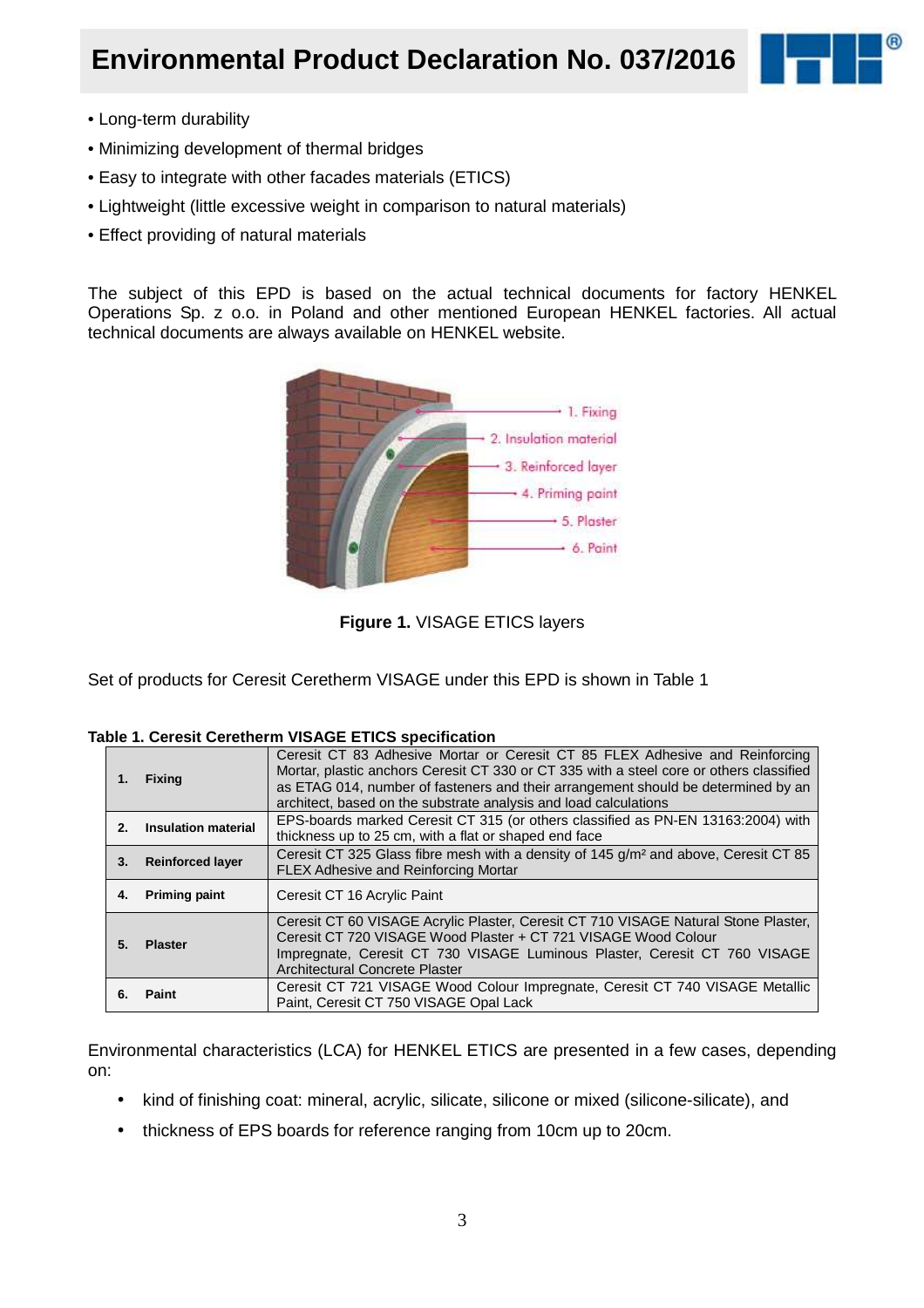

### **LIFE CYCLE ASSESSMENT (LCA) – general rules applied**

### **Allocation**

The allocation rules used for this EPD are based on general ITB-PCR A. The ETICS system production is a line process with multiple co-products. Allocation was done on product mass basis.

All impacts from raw materials extraction are allocated in A1 module of EPD. 99,9% of impacts from line production were inventoried and allocated to all ETICS sub products production which generates different percentage of production in each of factories impacts in module A3. Municipal waste and waste water of whole factory were allocated to module A3. Electricity was inventoried for whole production process. Emissions are measured separately as well and presented in A3 module.

### **System limits**

The life cycle analysis of the examined products covers "Product Stage", A1-A3 modules (Cradle to Gate) in accordance with EN 15804+A1 and ITB-PCR A. Details on systems limits are provided in product specific report. All materials and energy consumption inventoried in factory were included in calculation. Office impacts were also taken into consideration. In the assessment, all significant parameters from gathered production data are considered, i.e. all material used per formulation, utilised thermal energy, internal fuel and electric power consumption, direct production waste, and all available emission measurements. This study also takes into account some material flows of less than 1% and energy flows with a proportion of less than 1 %. It can be assumed that the total sum of omitted processes does not exceed 5% of all impact categories. In accordance with EN 15804, machines and facilities (capital goods) required for and during production are excluded, as is transportation of employees.



### **A1 and A2 Modules: Raw materials supply and transport**

**Figure 2.** Raw materials delivery scheme.

### **A3: Production**

The Figure 3 show the working process during the production of powder production, Figure 4 - wet production. The raw materials are stored in the production factory in silos, big bags, or sacks accordingly. According to the applicable formulation, they are dosed and intensely mixed. Next, products are filled into containers (or packed into paper bags – dry mixes) and send to quality control. Then, they are temporarily stored, or delivered directly as ready-to-use products.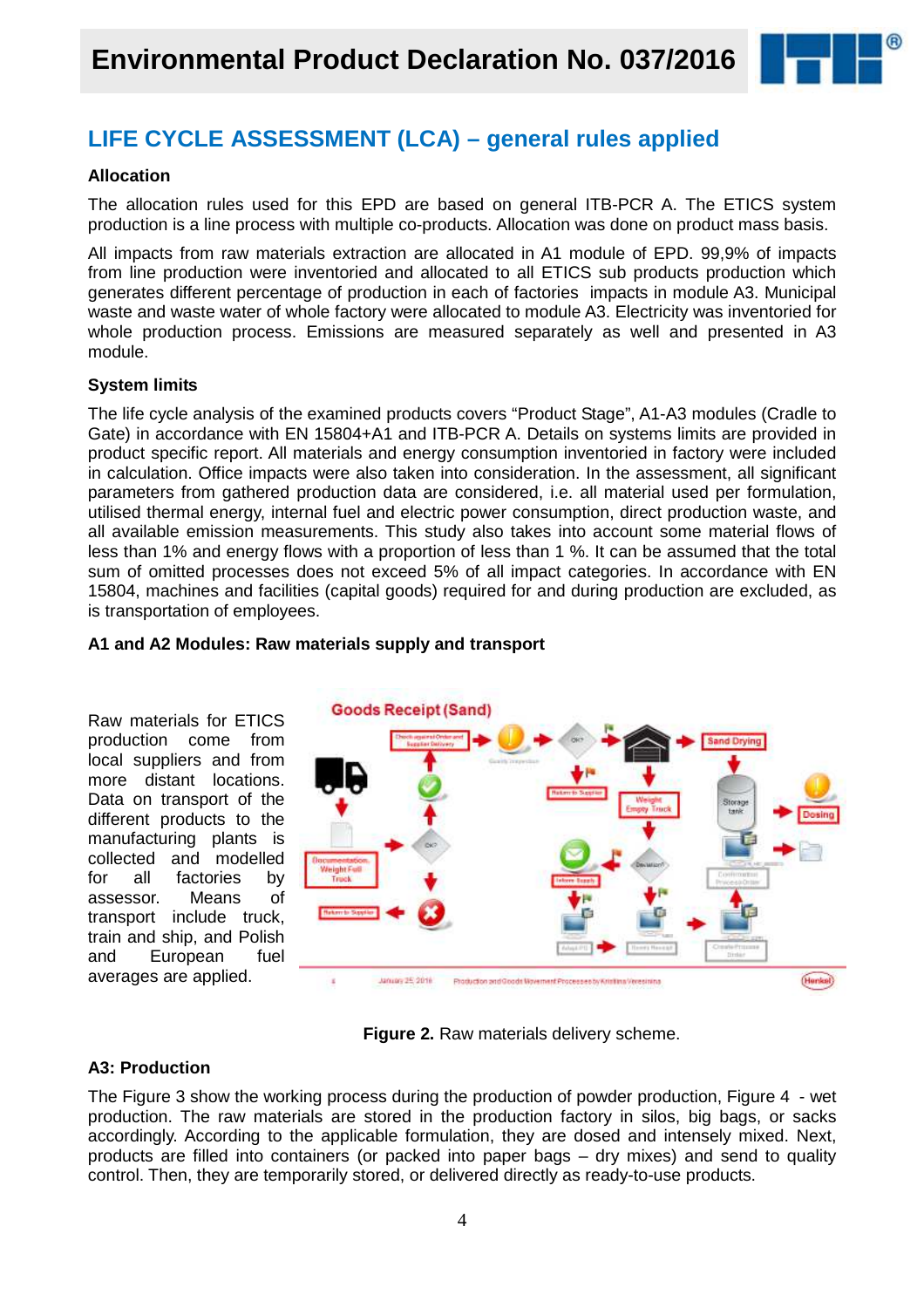



**Figure. 3** Dry products production scheme at HENKEL factories



**Figure. 4** Wet products production scheme at HENKEL factories

Manufacture covers all processes linked to production, which comprises various related operations besides on-site activities, including Ceresit Ceretherm components production process, packaging and internal transportation. The manufacturing process also yields data on the combustion of refinery products, such as diesel and gasoline, related to the production process. Use of electricity, fuels and auxiliary materials in the production is taken into account using national data. The environmental profile of these energy carriers is modelled by ITB for average Polish and European conditions. Packaging-related flows in the production process and all upstream packaging are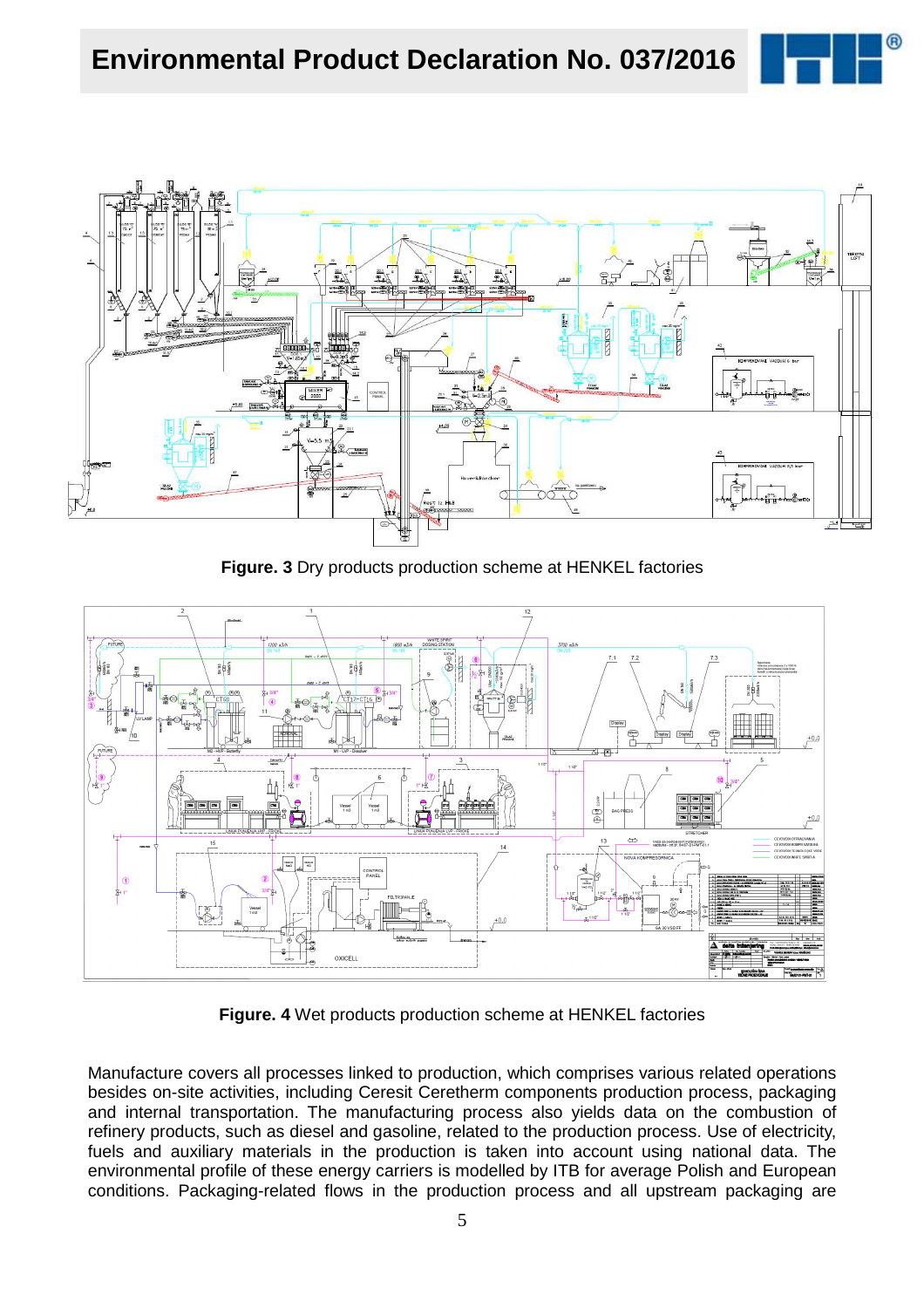### **Environmental Product Declaration No. 037/2016**



included in the manufacturing module. Apart from production of packaging material, the supply and transport of packaging material are also considered in the LCA model. It is assumed that packaging waste generated in the course of production and up-stream processes is 100% collected and incinerated based on a multi-input and multi-output process specific to the elementary composition of the waste. Energy (e.g. electricity) are credited using national production averages.

### **Data collection period**

The data for manufacture of the examined products refer to the year 2014. The life cycle assessments were prepared for locations in Poland and Europe as reference area.

### **Data quality**

The values determined to calculate the LCA originate from verified HENKEL inventory data.

### **Assumptions and estimates**

The impacts of the representative HENKEL products for each ETICS layer were aggregated using weighted average. The weighted average method was used according to the percentage of each product in ETICS based on the relation to whole production quantity. Impacts for each product and factory were inventoried and calculated separately.

### **Calculation rules**

LCA was done in accordance to PCR A document.

### **Note**

Factory-prefabricated boards made of expanded polystyrene (EPS), mesh glass fibre and anchors are not produced by HENKEL. The impacts of those products were included from databases shown below.

### **Databases**

The data for the processes come from the following databases: Ecoinvent, EMPA, Ullmann's, Plastic-Europe, ITB-Data, SPC. Specific data quality analysis was a part of external ISO audit. Characterization factors are CML ver. 4.2 based on EN 15804:2013+A1 version. (PN EN 15804+A1:2014-04)

### **LIFE CYCLE ASSESSMENT (LCA) - Results**

### **Declared unit**

The declaration refers to 1  $m^2$  of complete ETICS.

### **Table 2. System boundaries for environmental characteristic for Ceresit Ceretherm VISAGE ETICS**

|                        | Environmental assessment information (MNA – Module not assessed, MD – Module Declared, INA – Indicator Not Assessed) |                |                                        |                                             |            |             |            |             |               |                                   |                     |                                           |                |                                                        |            |                                         |
|------------------------|----------------------------------------------------------------------------------------------------------------------|----------------|----------------------------------------|---------------------------------------------|------------|-------------|------------|-------------|---------------|-----------------------------------|---------------------|-------------------------------------------|----------------|--------------------------------------------------------|------------|-----------------------------------------|
|                        | Product stage                                                                                                        |                |                                        | Construction<br>process                     |            | Use stage   |            |             |               | End of life                       |                     |                                           |                | Benefits and<br>loads beyond<br>the system<br>boundary |            |                                         |
| Raw material<br>supply | ť<br>ranspo                                                                                                          | Vlanufacturing | construction<br>ೆ<br>Transport<br>site | Construction<br>installation<br>cess<br>pro | Use        | Maintenance | Repair     | Replacement | Refurbishment | onal<br>use<br>Operatio<br>energy | Operational<br>ater | tion<br>demolition<br>ن<br>Ò٥<br>g<br>Dec | Transport      | processing<br>Waste                                    | Disposal   | recycling<br>potential<br>Reuse-<br>eco |
| A1                     | A <sub>2</sub>                                                                                                       | A <sub>3</sub> | A4                                     | А5                                          | <b>B1</b>  | <b>B2</b>   | B3         | <b>B4</b>   | <b>B5</b>     | <b>B6</b>                         | <b>B7</b>           | C <sub>1</sub>                            | C <sub>2</sub> | C <sub>3</sub>                                         | C4         | D                                       |
| <b>MD</b>              | МD                                                                                                                   | MD             | <b>MNA</b>                             | <b>MNA</b>                                  | <b>MNA</b> | <b>MNA</b>  | <b>MNA</b> | <b>MNA</b>  | <b>MNA</b>    | <b>MNA</b>                        | <b>MNA</b>          | <b>MNA</b>                                | <b>MNA</b>     | <b>MNA</b>                                             | <b>MNA</b> | <b>MNA</b>                              |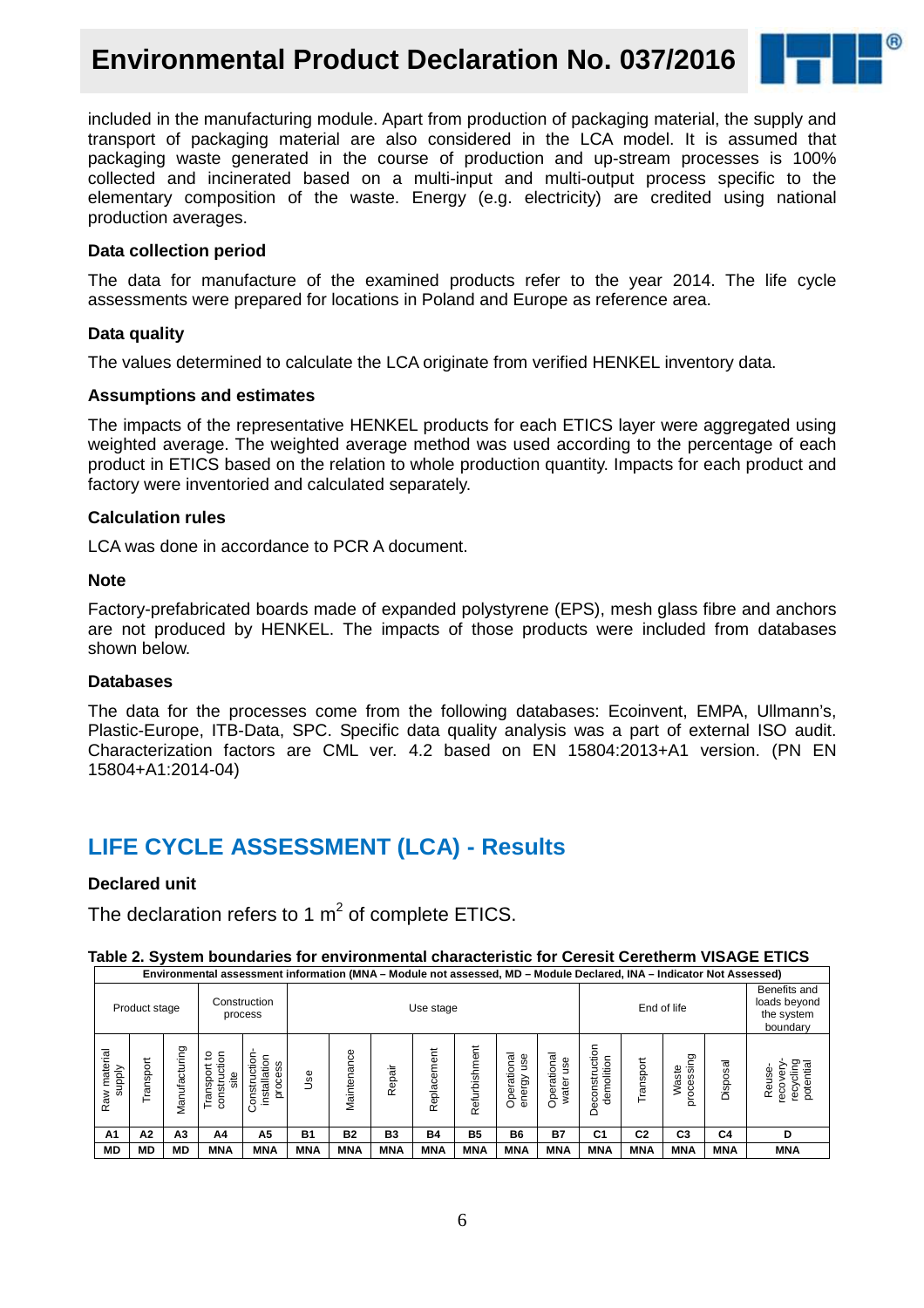

## **VISAGE ETICS**

### **1 m<sup>2</sup> , EPS 10 cm**

| Environmental impacts: (1 m <sup>2</sup> , EPS 10 cm)                                                                         |                                               |            |            |                |            |  |  |
|-------------------------------------------------------------------------------------------------------------------------------|-----------------------------------------------|------------|------------|----------------|------------|--|--|
| Indicator                                                                                                                     | Unit                                          | A1         | А2         | A <sub>3</sub> | A1-A3      |  |  |
| Global warming potential                                                                                                      | [kg $CO2$ eq.]<br>$(100 \text{ years})$       | 8,41       | 0,43       | 0,23           | 9,07       |  |  |
| Depletion potential of the stratospheric ozone layer                                                                          | [kg CFC 11<br>eq.]                            | 3,79E-07   | 5,45E-05   | 7,32E-07       | 5,56E-05   |  |  |
| Acidification potential of soil and water                                                                                     | [kg $SO2$ eq.]                                | 6,73E-02   | 1,63E-03   | 5,96E-03       | 7,49E-02   |  |  |
| Formation potential of tropospheric ozone                                                                                     | [kg Ethene<br>eq.]                            | 6,46E-03   | $0,00E+00$ | 1,19E-04       | 6,58E-03   |  |  |
| Eutrophication potential                                                                                                      | [kg (PO <sub>4</sub> ) <sup>3</sup> ]<br>eq.] | 4,35E-03   | 2,88E-04   | 1,76E-04       | 4,81E-03   |  |  |
| Abiotic depletion potential (ADP-elements) for non-<br>fossil resources                                                       | [kg Sb eq.]                                   | 4,60E-01   | $0,00E+00$ | 1,03E-01       | 5,62E-01   |  |  |
| Abiotic depletion potential (ADP-fossil fuels) for fossil<br>resources                                                        | [MJ]                                          | 141,21     | 3,05       | 5,45           | 149,71     |  |  |
| Environmental aspects on resource use: (1 m <sup>2</sup> EPS 10 cm)                                                           |                                               |            |            |                |            |  |  |
| Indicator                                                                                                                     | Unit                                          | A1         | А2         | A <sub>3</sub> | $A1 - A3$  |  |  |
| Use of renewable primary energy excluding<br>renewable primary energy resources used as raw<br>materials                      | [MJ]                                          | <b>INA</b> | <b>INA</b> | <b>INA</b>     | <b>INA</b> |  |  |
| Use of renewable primary energy resources used as<br>raw materials                                                            | [MJ]                                          | <b>INA</b> | <b>INA</b> | <b>INA</b>     | <b>INA</b> |  |  |
| Total use of renewable primary energy resources<br>(primary energy and primary energy resources used<br>as raw materials)     | [MJ]                                          | 0,74       | 0,00       | 0,20           | 0,94       |  |  |
| Use of non-renewable primary energy excluding non-<br>renewable primary energy resources used as raw<br>materials             | [MJ]                                          | <b>INA</b> | <b>INA</b> | <b>INA</b>     | <b>INA</b> |  |  |
| Use of non-renewable primary energy resources used<br>as raw materials                                                        | [MJ]                                          | <b>INA</b> | <b>INA</b> | <b>INA</b>     | <b>INA</b> |  |  |
| Total use of non-renewable primary energy resources<br>(primary energy and primary energy resources used<br>as raw materials) | [MJ]                                          | 160,20     | <b>INA</b> | 5,99           | 166,19     |  |  |
| Use of secondary material                                                                                                     | [kg]                                          | 1,09       | 0,00       | 8,15E-05       | 1,09       |  |  |
| Use of renewable secondary fuels                                                                                              | [MJ]                                          | 1,99       | 0,00       | 0,00           | 1,99       |  |  |
| Use of non-renewable secondary fuels                                                                                          | [MJ]                                          | 2,87       | 0,00       | 0,00           | 2,87       |  |  |
| Net use of fresh water                                                                                                        | $\text{Idm}^3$                                | 3,25       | 0,031      | 0,17           | 3,45       |  |  |
| Other environmental information describing waste categories: (1 m <sup>2</sup> EPS 10 cm)                                     |                                               |            |            |                |            |  |  |
| <b>Indicator</b>                                                                                                              | Unit                                          | A1         | A2         | A <sub>3</sub> | $A1 - A3$  |  |  |
| Hazardous waste disposed                                                                                                      | [kg]                                          | 4,80E-04   | 0,00       | 9,61E-06       | 4,90E-04   |  |  |
| Non-hazardous waste disposed                                                                                                  | [kg]                                          | 3,02E-01   | 4,98E-03   | 3,01E-01       | 0,61       |  |  |
| Radioactive waste disposed                                                                                                    | [kg]                                          | 0,00       | 0,00       | 0,00           | 0,00       |  |  |
| Components for re-use                                                                                                         | [kg]                                          | 0,00       | 0,00       | 1,73E-03       | 1,73E-03   |  |  |
| Materials for recycling                                                                                                       | [kg]                                          | 4,31E-03   | 0,00       | 5,19E-02       | 5,62E-02   |  |  |
| Materials for energy recovery                                                                                                 | [kg]                                          | 0,00       | 0,00       | 0,00           | 0,00       |  |  |
| Exported energy                                                                                                               | [MJ]                                          | 0,00       | 0,00       | 0,00           | 0,00       |  |  |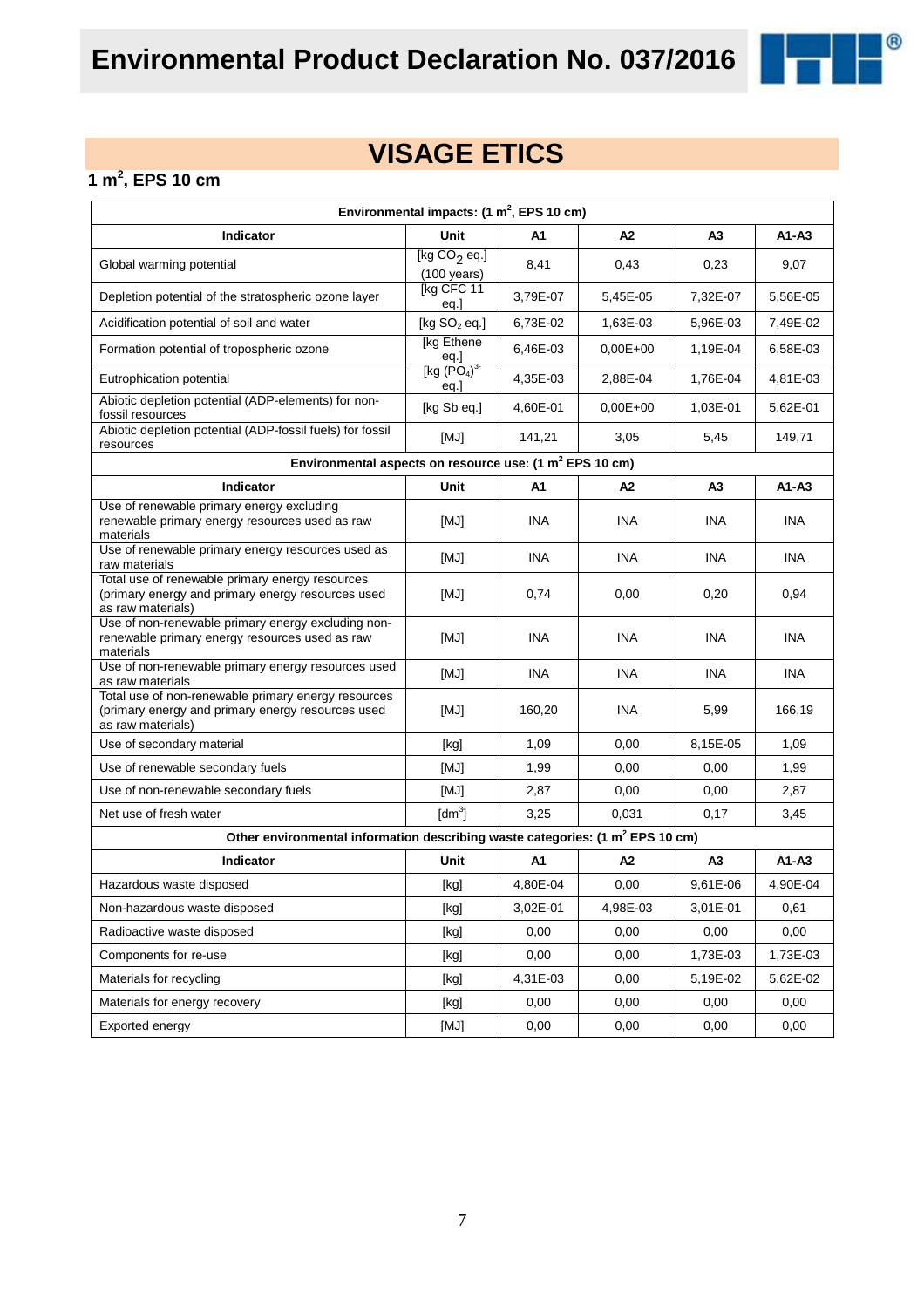

### **1 m<sup>2</sup> , EPS 12 cm**

| Environmental impacts: $(1 \text{ m}^2,$ EPS 12 cm)                                                                           |                                         |            |              |                |            |  |  |
|-------------------------------------------------------------------------------------------------------------------------------|-----------------------------------------|------------|--------------|----------------|------------|--|--|
| Indicator                                                                                                                     | Unit                                    | A1         | A2           | A3             | $A1 - A3$  |  |  |
| Global warming potential                                                                                                      | [kg $CO2$ eq.]<br>$(100 \text{ years})$ | 11,39      | 0,43         | 0,23           | 12,0       |  |  |
| Depletion potential of the stratospheric ozone layer                                                                          | [kg CFC 11<br>eq.]                      | 4,64E-07   | 5,45E-05     | 7,32E-07       | 5,57E-05   |  |  |
| Acidification potential of soil and water                                                                                     | [kg $SO2$ eq.]                          | 9,13E-02   | 1,63E-03     | 5,96E-03       | 9,89E-02   |  |  |
| Formation potential of tropospheric ozone                                                                                     | [kg Ethene]<br>eq.]                     | 8,74E-03   | $0,00E+00$   | 1,19E-04       | 8,86E-03   |  |  |
| Eutrophication potential                                                                                                      | [kg $(PO4)3$<br>eq.                     | 5,80E-03   | 2,88E-04     | 1,76E-04       | 6,27E-03   |  |  |
| Abiotic depletion potential (ADP-elements) for non-<br>fossil resources                                                       | [kg Sb eq.]                             | 5,49E-01   | $0.00E + 00$ | 1,03E-02       | 5,59E-01   |  |  |
| Abiotic depletion potential (ADP-fossil fuels) for fossil<br>resources                                                        | [MJ]                                    | 191,81     | 3,05         | 5,45           | 200,31     |  |  |
| Environmental aspects on resource use: (1 m <sup>2</sup> EPS 12 cm)                                                           |                                         |            |              |                |            |  |  |
| Indicator                                                                                                                     | Unit                                    | A1         | А2           | A <sub>3</sub> | $A1 - A3$  |  |  |
| Use of renewable primary energy excluding<br>renewable primary energy resources used as raw<br>materials                      | [MJ]                                    | <b>INA</b> | <b>INA</b>   | <b>INA</b>     | <b>INA</b> |  |  |
| Use of renewable primary energy resources used as<br>raw materials                                                            | [MJ]                                    | <b>INA</b> | <b>INA</b>   | <b>INA</b>     | <b>INA</b> |  |  |
| Total use of renewable primary energy resources<br>(primary energy and primary energy resources used<br>as raw materials)     | [MJ]                                    | 0,88       | <b>INA</b>   | 0,20           | 1,09       |  |  |
| Use of non-renewable primary energy excluding non-<br>renewable primary energy resources used as raw<br>materials             | [MJ]                                    | INA        | INA          | INA            | <b>INA</b> |  |  |
| Use of non-renewable primary energy resources used<br>as raw materials                                                        | [MJ]                                    | <b>INA</b> | INA          | <b>INA</b>     | <b>INA</b> |  |  |
| Total use of non-renewable primary energy resources<br>(primary energy and primary energy resources used<br>as raw materials) | [MJ]                                    | 215,86     | <b>INA</b>   | 5,99           | 221,85     |  |  |
| Use of secondary material                                                                                                     | [kg]                                    | 1,13       | 0,00         | 8,15E-05       | 1,13       |  |  |
| Use of renewable secondary fuels                                                                                              | [MJ]                                    | 2,39       | 0,00         | 0,00           | 2,39       |  |  |
| Use of non-renewable secondary fuels                                                                                          | [MJ]                                    | 2,87       | 0,00         | 0,00           | 2,87       |  |  |
| Net use of fresh water                                                                                                        | $\text{[dm}^3$                          | 4,03       | 0,031        | 0,17           | 4,23       |  |  |
| Other environmental information describing waste categories: (1 m <sup>2</sup> EPS 12 cm)                                     |                                         |            |              |                |            |  |  |
| Indicator                                                                                                                     | Unit                                    | A1         | A2           | A <sub>3</sub> | $A1 - A3$  |  |  |
| Hazardous waste disposed                                                                                                      | [kg]                                    | 5,76E-04   | 0,00         | 9,61E-06       | 5,86E-04   |  |  |
| Non-hazardous waste disposed                                                                                                  | [kg]                                    | 3,62E-01   | 4,98E-03     | 3,01E-01       | 0,67       |  |  |
| Radioactive waste disposed                                                                                                    | [kg]                                    | 0,00       | 0,00         | 0,00           | 0,00       |  |  |
| Components for re-use                                                                                                         | [kg]                                    | 0,00       | 0,00         | 1,73E-03       | 1,73E-03   |  |  |
| Materials for recycling                                                                                                       | [kg]                                    | 5,17E-03   | 0,00         | 5,19E-02       | 5,71E-02   |  |  |
| Materials for energy recovery                                                                                                 | [kg]                                    | 0,00       | 0,00         | 0,00           | 0,00       |  |  |
| Exported energy                                                                                                               | [MJ]                                    | 0,00       | 0,00         | 0,00           | 0,00       |  |  |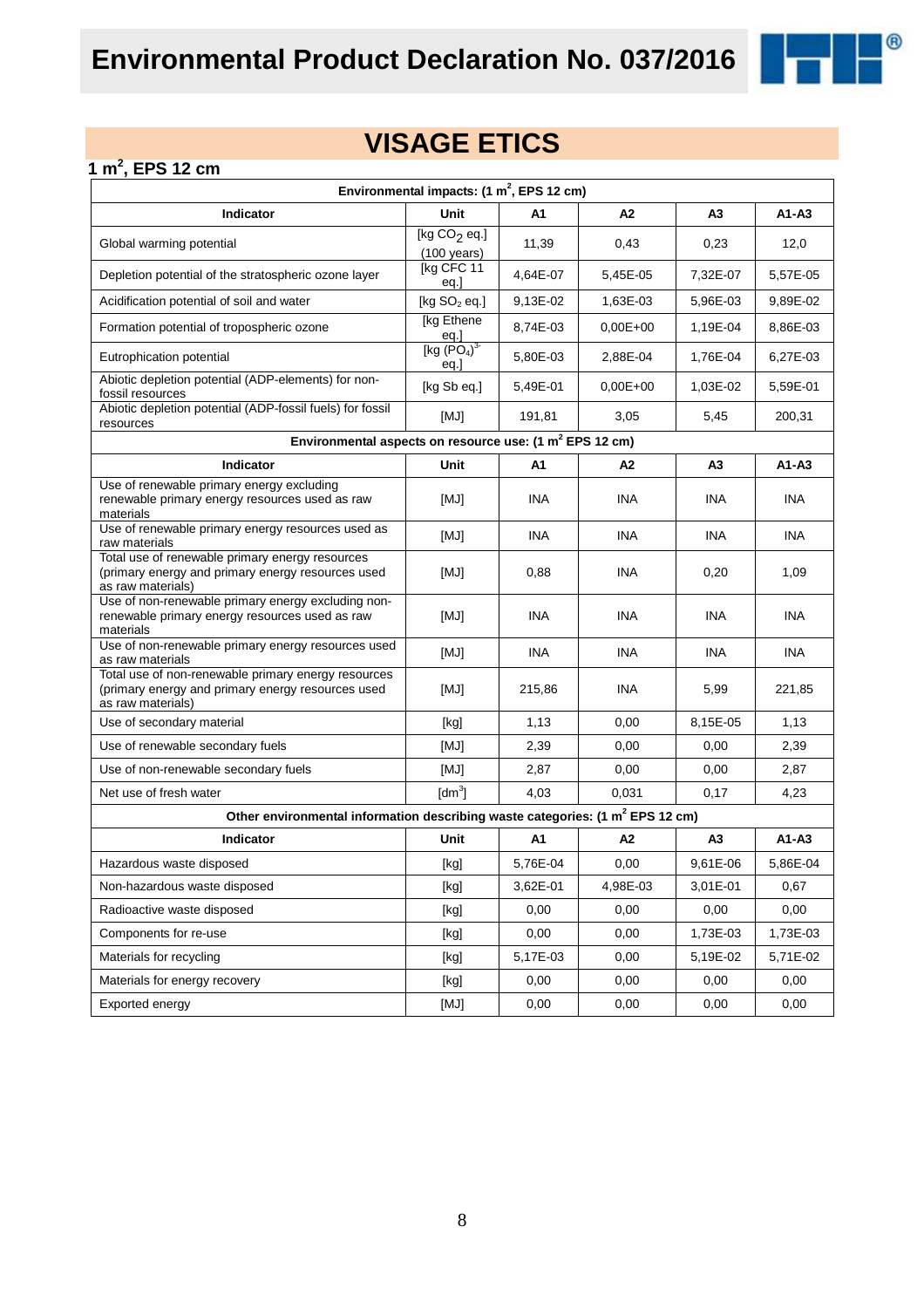

### **1 m<sup>2</sup> , EPS 15 cm**

| Environmental impacts: $(1 \text{ m}^2,$ EPS 15 cm)                                                                           |                                         |            |            |                |            |  |  |
|-------------------------------------------------------------------------------------------------------------------------------|-----------------------------------------|------------|------------|----------------|------------|--|--|
| Indicator                                                                                                                     | Unit                                    | A1         | A2         | A <sub>3</sub> | A1-A3      |  |  |
| Global warming potential                                                                                                      | [kg $CO2$ eq.]<br>$(100 \text{ years})$ | 15,9       | 0,43       | 0,23           | 16,5       |  |  |
| Depletion potential of the stratospheric ozone layer                                                                          | [kg CFC 11<br>eq.]                      | 5,91E-07   | 5,45E-05   | 7,32E-07       | 5,58E-05   |  |  |
| Acidification potential of soil and water                                                                                     | [kg $SO2$ eq.]                          | 1,27E-01   | 1,63E-03   | 5,96E-03       | 1,35E-01   |  |  |
| Formation potential of tropospheric ozone                                                                                     | [kg Ethene]                             | 1,22E-02   | $0,00E+00$ | 1,19E-04       | 1,23E-02   |  |  |
| Eutrophication potential                                                                                                      | $\frac{eq.}{[kg (PO4)3}$<br>eq.         | 7,99E-03   | 2.88E-04   | 1,76E-04       | 8,45E-03   |  |  |
| Abiotic depletion potential (ADP-elements) for non-<br>fossil resources                                                       | [kg Sb eq.]                             | 6,82E-01   | $0,00E+00$ | 1,03E-03       | 6,83E-01   |  |  |
| Abiotic depletion potential (ADP-fossil fuels) for fossil<br>resources                                                        | [MJ]                                    | 267,7      | 3,05       | 5,45           | 276,2      |  |  |
| Environmental aspects on resource use: (1 m <sup>2</sup> EPS 15 cm)                                                           |                                         |            |            |                |            |  |  |
| Indicator                                                                                                                     | Unit                                    | A1         | A2         | A <sub>3</sub> | $A1 - A3$  |  |  |
| Use of renewable primary energy excluding<br>renewable primary energy resources used as raw<br>materials                      | [MJ]                                    | <b>INA</b> | <b>INA</b> | <b>INA</b>     | <b>INA</b> |  |  |
| Use of renewable primary energy resources used as<br>raw materials                                                            | [MJ]                                    | <b>INA</b> | <b>INA</b> | <b>INA</b>     | <b>INA</b> |  |  |
| Total use of renewable primary energy resources<br>(primary energy and primary energy resources used<br>as raw materials)     | [MJ]                                    | 1,11       | <b>INA</b> | 0,20           | 1,31       |  |  |
| Use of non-renewable primary energy excluding non-<br>renewable primary energy resources used as raw<br>materials             | [MJ]                                    | <b>INA</b> | <b>INA</b> | <b>INA</b>     | <b>INA</b> |  |  |
| Use of non-renewable primary energy resources used<br>as raw materials                                                        | [MJ]                                    | <b>INA</b> | <b>INA</b> | <b>INA</b>     | <b>INA</b> |  |  |
| Total use of non-renewable primary energy resources<br>(primary energy and primary energy resources used<br>as raw materials) | [MJ]                                    | 299,35     | INA        | 5,99           | 305,34     |  |  |
| Use of secondary material                                                                                                     | [kg]                                    | 1,19       | 0,00       | 8,15E-05       | 1,19       |  |  |
| Use of renewable secondary fuels                                                                                              | [MJ]                                    | 2,99       | 0,00       | 0,00           | 2,99       |  |  |
| Use of non-renewable secondary fuels                                                                                          | [MJ]                                    | 2,87       | 0,00       | 0,00           | 2,87       |  |  |
| Net use of fresh water                                                                                                        | $\text{[dm}^3$                          | 5,20       | 0,031      | 0,17           | 5,40       |  |  |
| Other environmental information describing waste categories: (1 m <sup>2</sup> EPS 15 cm)                                     |                                         |            |            |                |            |  |  |
| <b>Indicator</b>                                                                                                              | Unit                                    | A1         | A2         | A <sub>3</sub> | $A1 - A3$  |  |  |
| Hazardous waste disposed                                                                                                      | [kg]                                    | 7,20E-04   | 0,00       | 9,61E-06       | 7,30E-04   |  |  |
| Non-hazardous waste disposed                                                                                                  | [kg]                                    | 4,53E-01   | 4,98E-03   | 3,01E-01       | 0,76       |  |  |
| Radioactive waste disposed                                                                                                    | [kg]                                    | 0,00       | 0,00       | 0,00           | 0,00       |  |  |
| Components for re-use                                                                                                         | [kg]                                    | 0,00       | 0,00       | 1,73E-03       | 1,73E-03   |  |  |
| Materials for recycling                                                                                                       | [kg]                                    | 6,47E-03   | 0,00       | 5,19E-02       | 5,84E-02   |  |  |
| Materials for energy recovery                                                                                                 | [kg]                                    | 0,00       | 0,00       | 0,00           | 0,00       |  |  |
| Exported energy                                                                                                               | [MJ]                                    | 0,00       | 0,00       | 0,00           | 0,00       |  |  |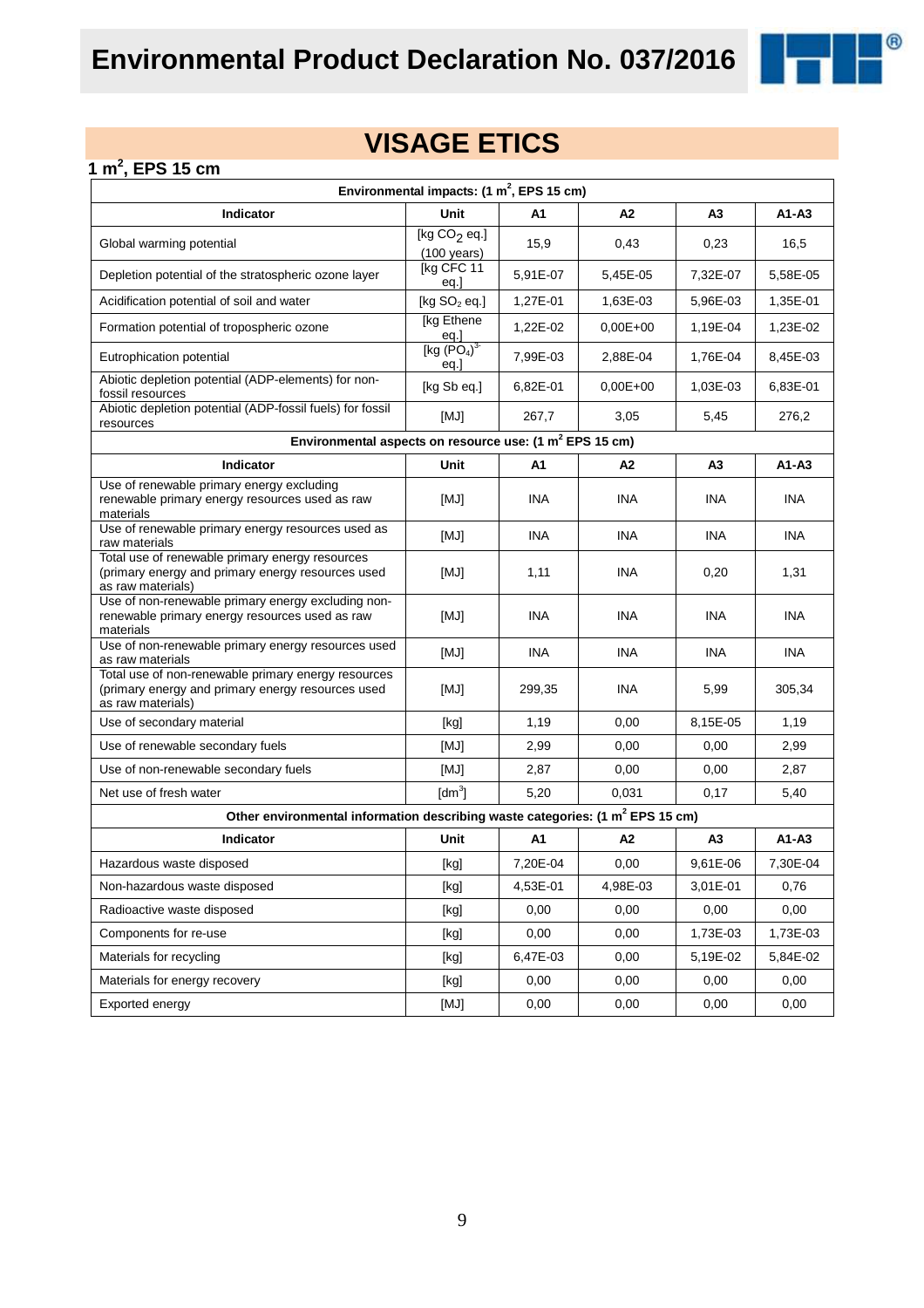

### **1 m<sup>2</sup> , EPS 20 cm**

| Environmental impacts: $(1 \text{ m}^2,$ EPS 20 cm)                                                                           |                                                                                                                                                                                                                                                                                                                                                                                                                                                                                                                                                                                                                                                                    |            |            |                |            |  |  |
|-------------------------------------------------------------------------------------------------------------------------------|--------------------------------------------------------------------------------------------------------------------------------------------------------------------------------------------------------------------------------------------------------------------------------------------------------------------------------------------------------------------------------------------------------------------------------------------------------------------------------------------------------------------------------------------------------------------------------------------------------------------------------------------------------------------|------------|------------|----------------|------------|--|--|
| Indicator                                                                                                                     | Unit                                                                                                                                                                                                                                                                                                                                                                                                                                                                                                                                                                                                                                                               | A1         | A2         | A <sub>3</sub> | $A1 - A3$  |  |  |
| Global warming potential                                                                                                      | [kg $CO2$ eq.]<br>$(100 \text{ years})$                                                                                                                                                                                                                                                                                                                                                                                                                                                                                                                                                                                                                            | 23,31      | 0,43       | 0,23           | 24,0       |  |  |
| Depletion potential of the stratospheric ozone layer                                                                          | [kg CFC 11<br>eq.]                                                                                                                                                                                                                                                                                                                                                                                                                                                                                                                                                                                                                                                 | 8,03E-07   | 5,45E-05   | 7,32E-07       | 5,60E-05   |  |  |
| Acidification potential of soil and water                                                                                     | [kg $SO2$ eq.]                                                                                                                                                                                                                                                                                                                                                                                                                                                                                                                                                                                                                                                     | 1,87E-01   | 1,63E-03   | 5,96E-03       | 1,95E-01   |  |  |
| Formation potential of tropospheric ozone                                                                                     | [kg Ethene]                                                                                                                                                                                                                                                                                                                                                                                                                                                                                                                                                                                                                                                        | 1,79E-02   | $0,00E+00$ | 1,19E-04       | 1,80E-02   |  |  |
| Eutrophication potential                                                                                                      | $\frac{eq.}{[kg (PO4)3}$<br>eq.                                                                                                                                                                                                                                                                                                                                                                                                                                                                                                                                                                                                                                    | 1,16E-02   | 2.88E-04   | 1,76E-04       | 1,21E-02   |  |  |
| Abiotic depletion potential (ADP-elements) for non-<br>fossil resources                                                       | [kg Sb eq.]                                                                                                                                                                                                                                                                                                                                                                                                                                                                                                                                                                                                                                                        | 9,04E-01   | $0,00E+00$ | 1,03E-04       | 9,04E-01   |  |  |
| Abiotic depletion potential (ADP-fossil fuels) for fossil<br>resources                                                        | [MJ]                                                                                                                                                                                                                                                                                                                                                                                                                                                                                                                                                                                                                                                               | 394,2      | 3,05       | 5,45           | 402,7      |  |  |
| Environmental aspects on resource use: (1 m <sup>2</sup> EPS 20 cm)                                                           |                                                                                                                                                                                                                                                                                                                                                                                                                                                                                                                                                                                                                                                                    |            |            |                |            |  |  |
| Indicator                                                                                                                     | Unit                                                                                                                                                                                                                                                                                                                                                                                                                                                                                                                                                                                                                                                               | A1         | A2         | A <sub>3</sub> | $A1 - A3$  |  |  |
| Use of renewable primary energy excluding<br>renewable primary energy resources used as raw<br>materials                      | [MJ]                                                                                                                                                                                                                                                                                                                                                                                                                                                                                                                                                                                                                                                               | <b>INA</b> | <b>INA</b> | <b>INA</b>     | <b>INA</b> |  |  |
| Use of renewable primary energy resources used as<br>raw materials                                                            | [MJ]                                                                                                                                                                                                                                                                                                                                                                                                                                                                                                                                                                                                                                                               | <b>INA</b> | <b>INA</b> | <b>INA</b>     | <b>INA</b> |  |  |
| Total use of renewable primary energy resources<br>(primary energy and primary energy resources used<br>as raw materials)     | [MJ]                                                                                                                                                                                                                                                                                                                                                                                                                                                                                                                                                                                                                                                               | 1,47       | <b>INA</b> | 0,20           | 1,68       |  |  |
| Use of non-renewable primary energy excluding non-<br>renewable primary energy resources used as raw<br>materials             | [MJ]                                                                                                                                                                                                                                                                                                                                                                                                                                                                                                                                                                                                                                                               | <b>INA</b> | <b>INA</b> | <b>INA</b>     | <b>INA</b> |  |  |
| Use of non-renewable primary energy resources used<br>as raw materials                                                        | [MJ]                                                                                                                                                                                                                                                                                                                                                                                                                                                                                                                                                                                                                                                               | 0,87       | <b>INA</b> | <b>INA</b>     | <b>INA</b> |  |  |
| Total use of non-renewable primary energy resources<br>(primary energy and primary energy resources used<br>as raw materials) | [MJ]                                                                                                                                                                                                                                                                                                                                                                                                                                                                                                                                                                                                                                                               | 438,50     | INA        | 5,99           | 444,49     |  |  |
| Use of secondary material                                                                                                     | [kg]                                                                                                                                                                                                                                                                                                                                                                                                                                                                                                                                                                                                                                                               | 1,29       | 0,00       | 8,15E-05       | 1,29       |  |  |
| Use of renewable secondary fuels                                                                                              | [MJ]                                                                                                                                                                                                                                                                                                                                                                                                                                                                                                                                                                                                                                                               | 3,99       | 0,00       | 0,00           | 3,99       |  |  |
| Use of non-renewable secondary fuels                                                                                          | [MJ]                                                                                                                                                                                                                                                                                                                                                                                                                                                                                                                                                                                                                                                               | 2,87       | 0,00       | 0,00           | 2,87       |  |  |
| Net use of fresh water                                                                                                        | $\text{[dm}^3$                                                                                                                                                                                                                                                                                                                                                                                                                                                                                                                                                                                                                                                     | 7,15       | 0,031      | 0,17           | 7,35       |  |  |
| Other environmental information describing waste categories: (1 m <sup>2</sup> EPS 20 cm)                                     |                                                                                                                                                                                                                                                                                                                                                                                                                                                                                                                                                                                                                                                                    |            |            |                |            |  |  |
| <b>Indicator</b>                                                                                                              | Unit                                                                                                                                                                                                                                                                                                                                                                                                                                                                                                                                                                                                                                                               | A1         | A2         | A <sub>3</sub> | $A1-A3$    |  |  |
| Hazardous waste disposed                                                                                                      | [kg]                                                                                                                                                                                                                                                                                                                                                                                                                                                                                                                                                                                                                                                               | 9,60E-04   | 0,00       | 9,61E-06       | 9,70E-04   |  |  |
| Non-hazardous waste disposed                                                                                                  | [kg]                                                                                                                                                                                                                                                                                                                                                                                                                                                                                                                                                                                                                                                               | 6,04E-01   | 4,98E-03   | 3,01E-01       | 0,91       |  |  |
| Radioactive waste disposed                                                                                                    | [kg]                                                                                                                                                                                                                                                                                                                                                                                                                                                                                                                                                                                                                                                               | 0,00       | 0,00       | 0,00           | 0,00       |  |  |
| Components for re-use                                                                                                         | [kg]                                                                                                                                                                                                                                                                                                                                                                                                                                                                                                                                                                                                                                                               | 0,00       | 0,00       | 1,73E-03       | 1,73E-03   |  |  |
| Materials for recycling                                                                                                       | [kg]                                                                                                                                                                                                                                                                                                                                                                                                                                                                                                                                                                                                                                                               | 8,62E-03   | 0,00       | 5,19E-02       | 6,05E-02   |  |  |
| Materials for energy recovery                                                                                                 | $[kg] % \begin{center} % \includegraphics[width=\linewidth]{imagesSupplemental_3.png} % \end{center} % \caption { % \textit{DefNet} of the \textit{DefNet} dataset. % Note that the \textit{DefNet} and \textit{DefNet} dataset. % Note that the \textit{DefNet} and \textit{DefNet} dataset. % Note that the \textit{DefNet} and \textit{DefNet} dataset. % Note that the \textit{DefNet} and \textit{DefNet} dataset. % Note that the \textit{DefNet} and \textit{DefNet} dataset. % Note that the \textit{DefNet} and \textit{DefNet} dataset. % Note that the \textit{DefNet} and \textit{DefNet} dataset. % Note that the \textit{DefNet} and \textit{DefNet$ | 0,00       | 0,00       | 0,00           | 0,00       |  |  |
| Exported energy                                                                                                               | [MJ]                                                                                                                                                                                                                                                                                                                                                                                                                                                                                                                                                                                                                                                               | 0,00       | 0,00       | 0,00           | 0,00       |  |  |